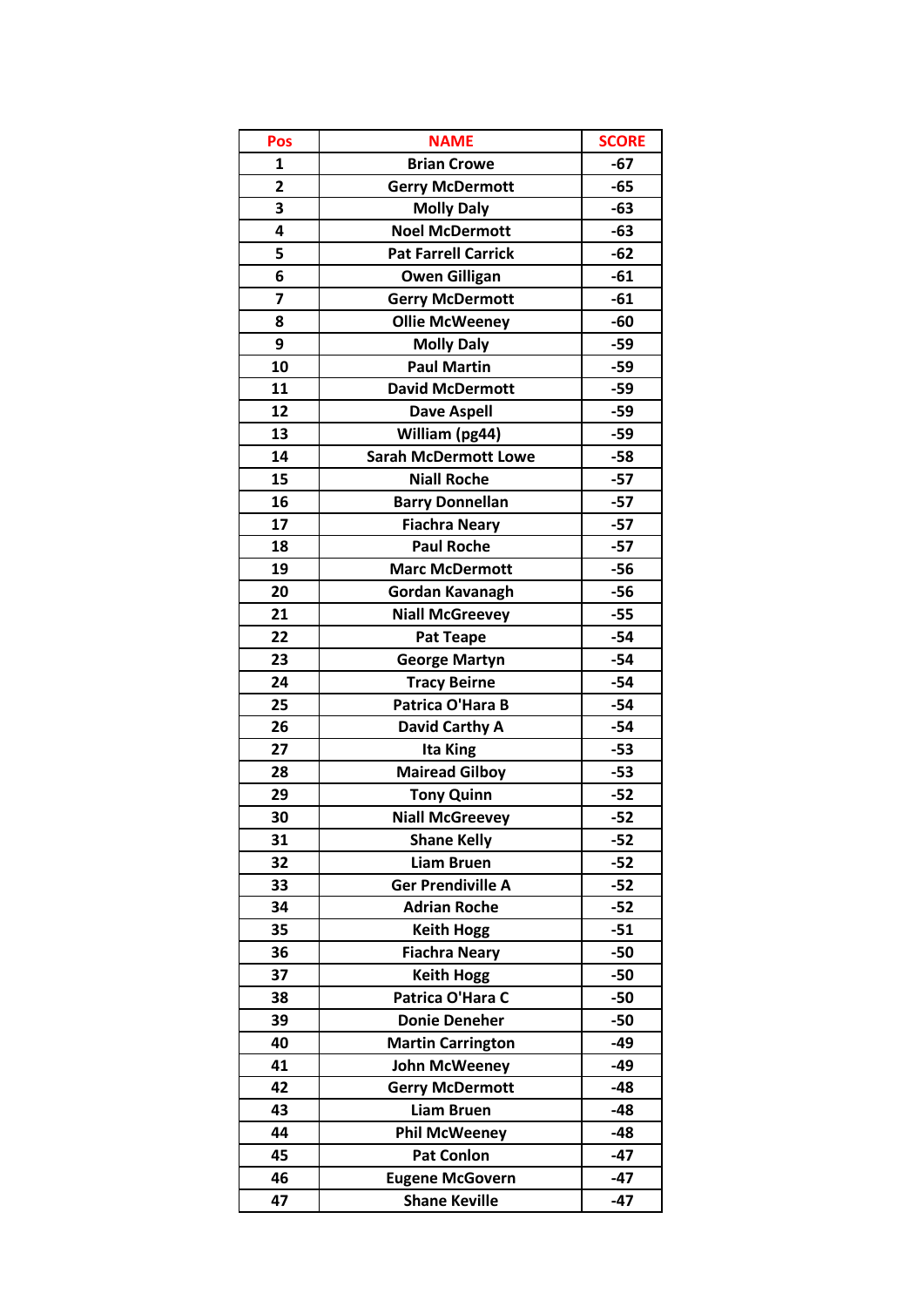| 48 | <b>David Carthy D</b>                 | $-47$ |
|----|---------------------------------------|-------|
| 49 | <b>Paul Roche</b>                     | -47   |
| 50 | <b>Joeseph Beirne</b>                 | -46   |
| 51 | <b>David Taylor</b>                   | $-46$ |
| 52 | <b>Jo McGirl</b>                      | -46   |
| 53 | <b>Paul Roche</b>                     | -46   |
| 54 | <b>Paul Roche</b>                     | $-46$ |
| 55 | <b>Niall Roche</b>                    | $-45$ |
| 56 | <b>Dougie Thom</b>                    | $-45$ |
| 57 | <b>David Taylor</b>                   | $-44$ |
| 58 | <b>John Crowe</b>                     | $-44$ |
| 59 | Gordan Kavanagh                       | $-44$ |
| 60 | <b>Ester Feely</b>                    | $-44$ |
| 61 | <b>Niall Roche</b>                    | $-43$ |
| 62 | <b>David Taylor</b>                   | $-43$ |
| 63 | <b>Anna Flynn</b>                     | $-42$ |
| 64 | <b>Damien Milton</b>                  | $-42$ |
| 65 | <b>Phil McWeeney</b>                  | $-42$ |
| 66 | <b>Adrian Beirne</b>                  | $-41$ |
| 67 | <b>Albert Noone</b>                   | $-41$ |
| 68 | <b>James Henry Kilrea GC Co.Derry</b> | $-41$ |
| 69 | <b>Paul Duignan</b>                   | $-41$ |
| 70 | <b>Marc McDermott</b>                 | $-40$ |
| 71 | <b>David McDermott</b>                | $-40$ |
| 72 | Ray Hogan (pg43)                      | $-40$ |
| 73 | <b>Liam Bruen</b>                     | $-39$ |
| 74 | <b>Niall McNamara</b>                 | $-39$ |
| 75 | <b>Callum McGirl</b>                  | $-39$ |
| 76 | <b>Ger Prendiville C</b>              | $-39$ |
| 77 | <b>Fiachra Neary</b>                  | $-38$ |
| 78 | <b>Tom Flynn</b>                      | -38   |
| 79 | <b>Benny Boyle</b>                    | $-38$ |
| 80 | <b>Noel McDermott</b>                 | $-37$ |
| 81 | <b>Enda McDermott</b>                 | $-37$ |
| 82 | <b>John Lowry</b>                     | $-36$ |
| 83 | <b>Siobhan Talbot</b>                 | $-36$ |
| 84 | <b>Xavier Mendes (pg43)</b>           | $-36$ |
| 85 | <b>Mark Donnellan</b>                 | $-35$ |
| 86 | <b>Tom Crowe</b>                      | $-35$ |
| 87 | <b>Niall McGreevey</b>                | $-34$ |
| 88 | <b>Kevin Gilboy</b>                   | $-34$ |
| 89 | <b>David Taylor</b>                   | $-33$ |
| 90 | <b>Tommie Kenoy</b>                   | $-33$ |
| 91 | <b>Gus O'Shea</b>                     | $-33$ |
| 92 | <b>Ella Guckian</b>                   | $-33$ |
| 93 | <b>Callum McGirl</b>                  | $-33$ |
| 94 | <b>Tara McGirl</b>                    | $-33$ |
| 95 | <b>Marc McDermott</b>                 | $-32$ |
| 96 | <b>Fiachra Neary</b>                  | $-32$ |
| 97 | <b>Eoin Guckian</b>                   | $-32$ |
|    |                                       |       |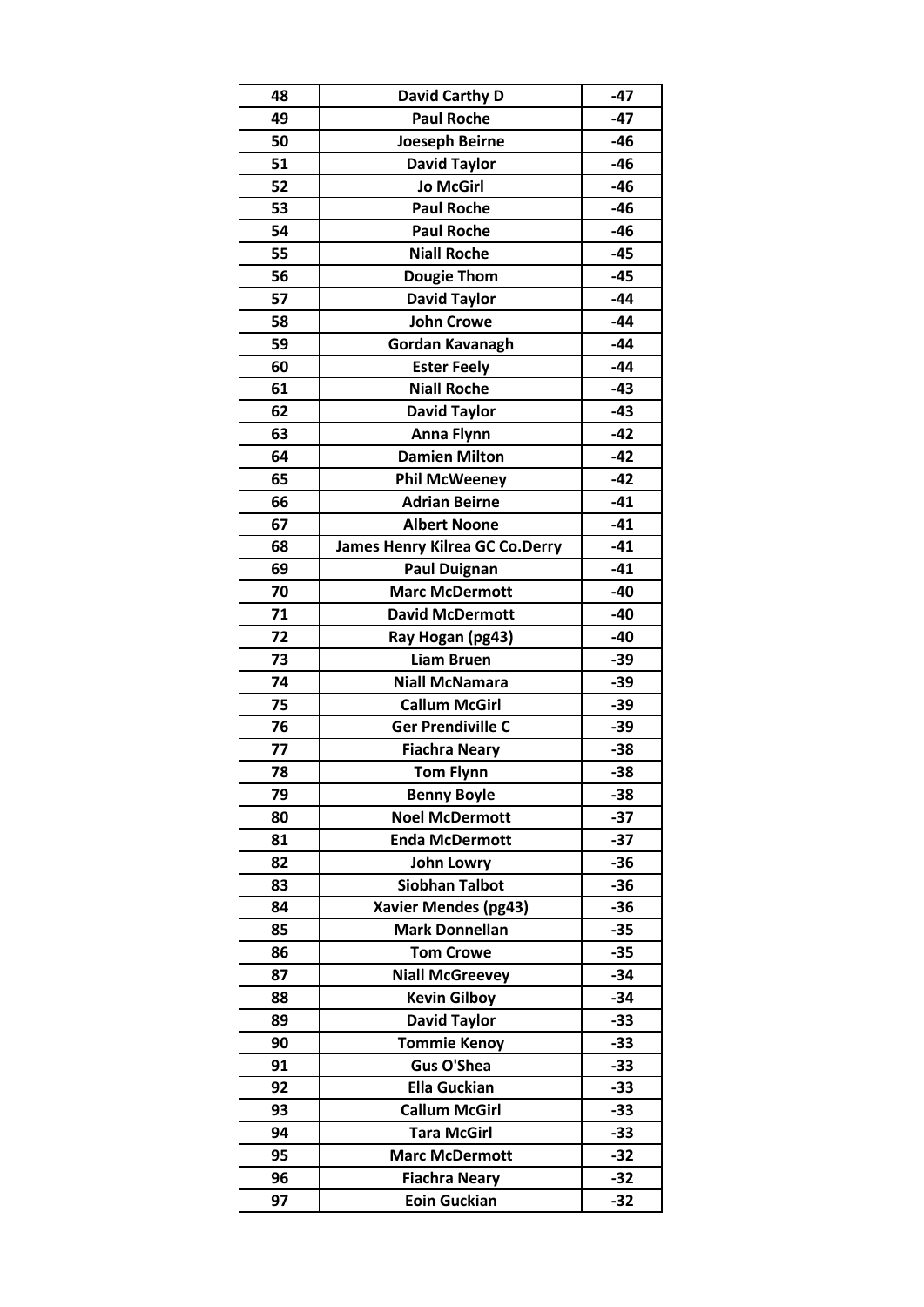| 98  | Patrica O'Hara D         | $-32$ |
|-----|--------------------------|-------|
| 99  | <b>Colm McCormack</b>    | $-32$ |
| 100 | Gab Cox (pg44)           | $-32$ |
| 101 | <b>Gerry McDermott</b>   | $-31$ |
| 102 | <b>Joe O'Reilly</b>      | $-31$ |
| 103 | Patrica O'Hara E         | $-31$ |
| 104 | <b>Pat Conlisk</b>       | $-31$ |
| 105 | <b>Martin Sheridan</b>   | $-31$ |
| 106 | <b>Chris Lowe</b>        | $-31$ |
| 107 | <b>Kevin Ward</b>        | $-29$ |
| 108 | <b>Fiachra Neary</b>     | $-29$ |
| 109 | <b>Johnny Martin</b>     | $-29$ |
| 110 | <b>Kevin Duignan</b>     | $-28$ |
| 111 | <b>Kevin McDermott</b>   | $-28$ |
| 112 | <b>Eugene McGovern</b>   | $-28$ |
| 113 | <b>Caoimhe Flynn</b>     | $-28$ |
| 114 | Patrica O'Hara A         | $-28$ |
| 115 | <b>Kevin McDermott</b>   | $-27$ |
| 116 | <b>Keith Duignan</b>     | $-27$ |
| 117 | <b>John McWeeney</b>     | $-27$ |
| 118 | <b>Ollie McWeeney</b>    | $-27$ |
| 119 | <b>Gareth Mulligan</b>   | $-26$ |
| 120 | Sean Bohan A             | $-26$ |
| 121 | <b>Molly Daly</b>        | $-26$ |
| 122 | <b>David Walsh</b>       | $-26$ |
| 123 | <b>Phil Emmett</b>       | $-26$ |
| 124 | John Walsh (pg32)        | $-26$ |
| 125 | <b>Alan Bray</b>         | $-26$ |
| 126 | <b>Adrian Roche</b>      | $-26$ |
| 127 | <b>George Martyn</b>     | $-25$ |
| 128 | <b>Siobhan Talbot</b>    | $-24$ |
| 129 | <b>Paddy McCormack</b>   | $-24$ |
| 130 | Tom Jones (pg44)         | $-24$ |
| 131 | <b>Tara McGirl</b>       | $-23$ |
| 132 | <b>Niall Roche</b>       | $-22$ |
| 133 | <b>Sean Bohan E</b>      | $-21$ |
| 134 | <b>Niall Roche</b>       | $-21$ |
| 135 | <b>George Martyn</b>     | $-21$ |
| 136 | <b>Ryan Duignan</b>      | $-21$ |
| 137 | <b>Eoghan Daly</b>       | $-20$ |
| 138 | <b>Damien Duignan</b>    | $-20$ |
| 139 | <b>Kevin Ward</b>        | $-19$ |
| 140 | John Burke (ck)          | $-19$ |
| 141 | <b>Paul Weafer</b>       | $-19$ |
| 142 | <b>Phil McWeeney</b>     | $-19$ |
| 143 | <b>Siobhan Talbot</b>    | $-17$ |
| 144 | <b>Dermot Sherran</b>    | $-16$ |
| 145 | <b>Helen Martin</b>      | $-16$ |
| 146 | <b>Ger Prendiville E</b> | $-16$ |
| 147 | <b>David Wright</b>      | $-16$ |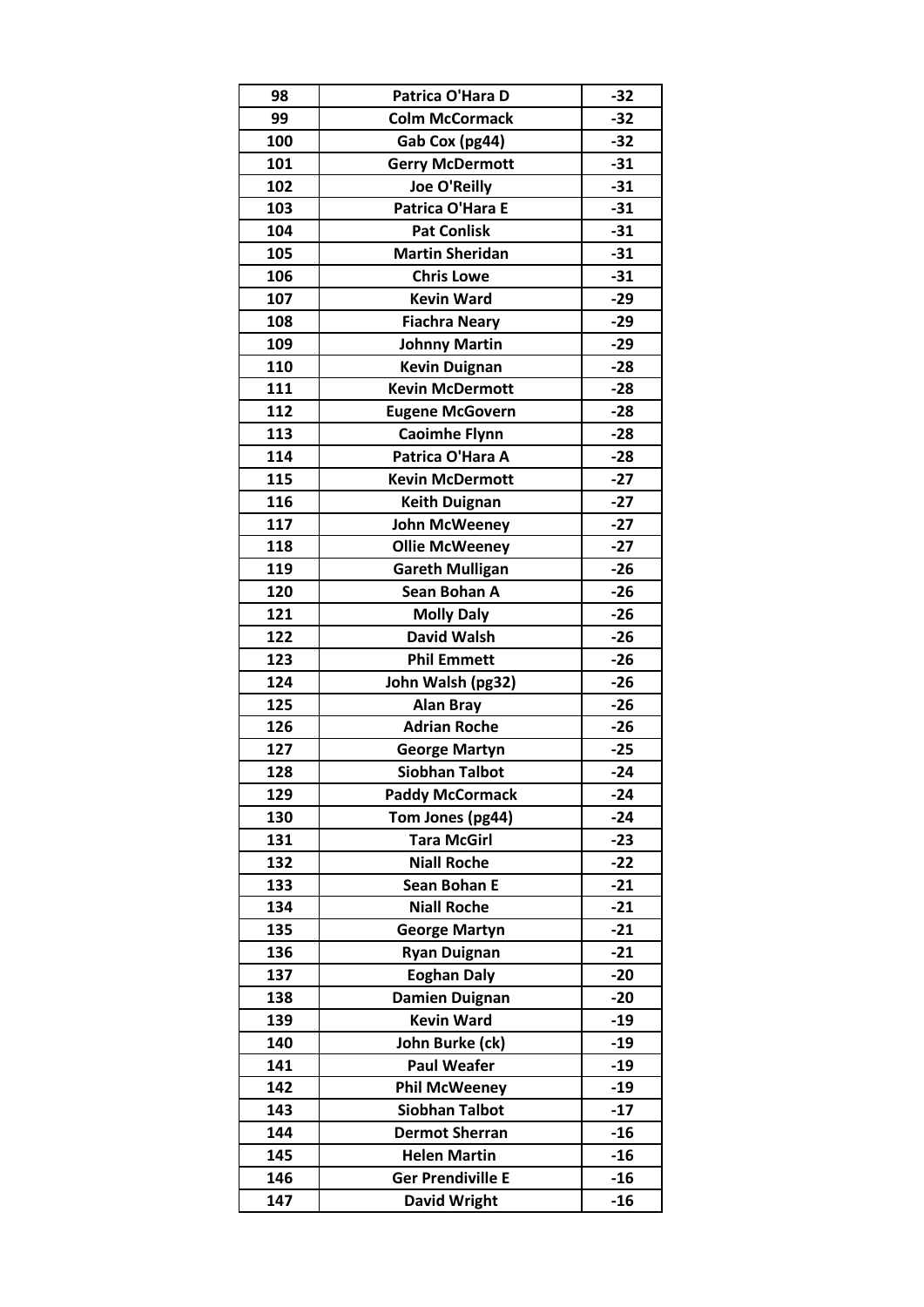| 148 | <b>Stephen Garrett</b>             | $-15$ |
|-----|------------------------------------|-------|
| 149 | <b>Liam Bruen</b>                  | $-15$ |
| 150 | <b>George Martyn</b>               | $-14$ |
| 151 | <b>Barry Donnellan</b>             | $-14$ |
| 152 | <b>Ger Prendiville B</b>           | $-14$ |
| 153 | <b>Anna Smith &amp; The Barber</b> | $-14$ |
| 154 | Padraic & Ciaran King              | $-14$ |
| 155 | <b>Adrian Beirne</b>               | $-13$ |
| 156 | <b>Kevin Ward</b>                  | $-13$ |
| 157 | <b>Helen Martin</b>                | $-13$ |
| 158 | <b>Ger Farry</b>                   | $-12$ |
| 159 | <b>Gerry McDermott</b>             | $-11$ |
| 160 | <b>Sean Gilmartin</b>              | $-11$ |
| 161 | <b>Barry Donnellan</b>             | $-11$ |
| 162 | P Day (pg43)                       | $-11$ |
| 163 | <b>Donal Daly</b>                  | $-10$ |
| 164 | <b>Tommie Kenoy</b>                | $-10$ |
| 165 | <b>Ollie Kenny</b>                 | $-10$ |
| 166 | <b>Gary Ward</b>                   | $-10$ |
| 167 | Sean Bohan C                       | -9    |
| 168 | <b>Bernie Daly</b>                 | -9    |
| 169 | <b>Tommie Kenoy</b>                | -9    |
| 170 | <b>Tommie Kenoy</b>                | -9    |
| 171 | <b>John McWeeney</b>               | -9    |
| 172 | <b>Jo McGirl</b>                   | -8    |
| 173 | <b>Eamonn McGirl</b>               | -8    |
| 174 | <b>Mick Foley</b>                  | $-7$  |
| 175 | <b>Kevin Ward</b>                  | $-7$  |
| 176 | <b>Helen Martin</b>                | $-7$  |
| 177 | <b>Niall McGreevey</b>             | -6    |
| 178 | <b>Tommie Kenoy</b>                | -6    |
| 179 | <b>Liam Berney</b>                 | -6    |
| 180 | <b>Johnny Martin</b>               | -6    |
| 181 | <b>Damien Duignan</b>              | -6    |
| 182 | <b>David McDermott</b>             | $-5$  |
| 183 | <b>Eamonn McGirl</b>               | -5    |
| 184 | <b>Siobhan Talbot</b>              | $-5$  |
| 185 | Sean Bohan D                       | $-4$  |
| 186 | P. Thom                            | $-4$  |
| 187 | <b>Ger Farry</b>                   | $-4$  |
| 188 | <b>Paul Roche</b>                  | -4    |
| 189 | <b>Barry Donnellan</b>             | $-3$  |
| 190 | <b>George Martyn</b>               | $-3$  |
| 191 | <b>Ger Prendiville D</b>           | $-3$  |
| 192 | David Carthy C                     | $-3$  |
| 193 | <b>Kevin Gilboy</b>                | $-3$  |
| 194 | <b>Eileen McDermott</b>            | $-2$  |
| 195 | <b>Albert Hogg</b>                 | $-1$  |
| 196 | <b>Aoife Flynn</b>                 | $-1$  |
| 197 | <b>Alan Ffrench</b>                | $-1$  |